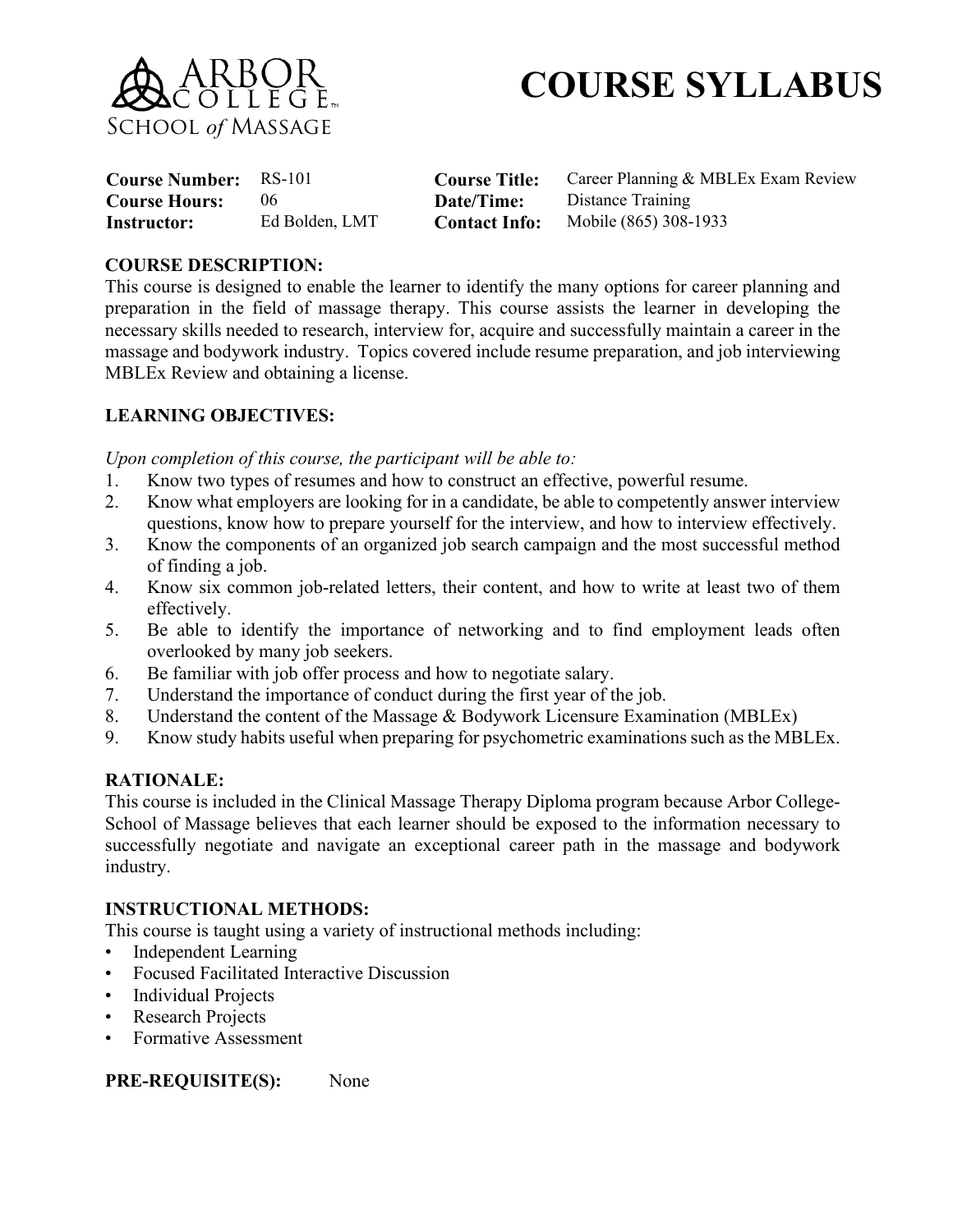## **SUGGESTED TEXTBOOK/MEDIA/EQUIPMENT/SOFTWARE:**

Massage & Bodywork Licensing [Examination](https://www.fsmtb.org/mblex/study-guide/order/) Study Guide, Federation of State Massage Therapy Boards, fsmtb.org (Recommended)

## **RESOURCES:**

Library materials, periodicals, newspapers, handouts and internet resources may be used for research and other purposes.

MBLEx Candidate [Handbook](https://www.fsmtb.org/media/1928/mblex-handbook-2019web-version.pdf) MBLEx Check: Online Readiness [Assessment](https://reach4ce.org/catalog/info/id:147) [ABMP](https://www.abmp.com/students/abmp-exam-coach-plus) Exam Coach

### **SUPPLIES:**

- 1. Internet Access
- 2. Connectivity Device with webcam capabilities (Tablet, laptop, desktop, or smartphone)
- 3. Email Account (for sending in pre-session assignments)
- **4.** Pen and Paper

## **GRADE SCALE:**

The schools standard grading scale is utilized in this course.

| Grade         | Numerical Value | GPA  | Interpretation       |
|---------------|-----------------|------|----------------------|
| Α             | $90 - 100$      | 4.00 | Excellent            |
| В             | $80 - 89$       | 3.00 | Above Average        |
| $\mathcal{C}$ | $70 - 79$       | 2.00 | Satisfactory         |
| D             | $60 - 69$       | 1.00 | <b>Below Average</b> |
| F             | Below 60        | 0.00 | Unacceptable         |
|               | Incomplete      | 0.00 | N/A                  |
| W             | Withdrew        | 0.00 | N/A                  |
|               |                 |      |                      |

## **EVALUATION METHOD:**

Coursework will be weighted as follows:

| 1. | <b>Attendance/Active Participation [50%]</b><br>Graded based on both attendance and participation in class<br>discussion and contributions to in group assignments.                                                                                                        | 50<br>possible<br>points |
|----|----------------------------------------------------------------------------------------------------------------------------------------------------------------------------------------------------------------------------------------------------------------------------|--------------------------|
|    | 2. Pre-Session Assignments [30%]<br>Due to the amount of information that will be covered some<br>assignments will be made to be completed outside of class<br>and turned in. The grade will be determined based on<br>completion.                                         | 30<br>possible<br>points |
|    | 3. Final Examination [20%]<br>The final examination will be comprehensive in nature and<br>administered online. The examination is composed of 25<br><i>psychometrically designed, multiple-choice</i><br>question<br>intended to measure your competence and intellectual | 20<br>possible<br>points |